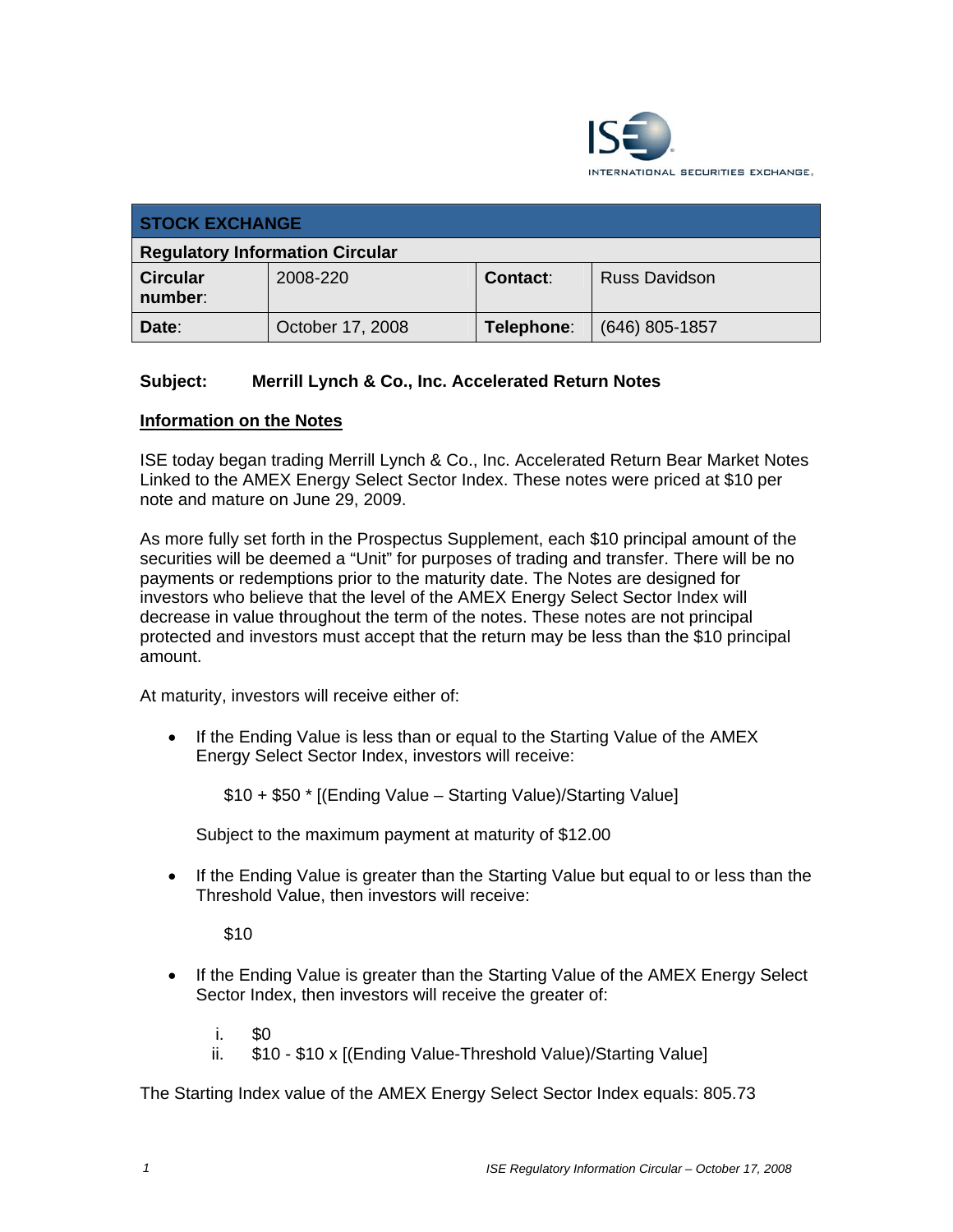The Threshold Value equals: 886.3030

It is expected that the market value of the ICT will depend substantially on the value of the AMEX Energy Select Sector Index and can be affected by a number of other interrelated factors including, among other things: the general level of interest rates, the volatility of the Index, the time remaining to maturity, the dividend yields of the stocks comprising the Index, and the credit ratings of the Issuer.

Contact your Tax Advisor for information concerning taxation.

Trading in the shares on ISE is on a UTP basis and is subject to ISE equity trading rules. The shares will trade from 9:00 a.m. until 4:00 p.m. Eastern Time. Equity Electronic Access Members ("Equity EAMs") trading the shares during the Pre-Market Session are exposed to the risk of the lack of the calculation or dissemination of underlying index value or intraday indicative value ("IIV"). For certain derivative securities products, an updated underlying index value or IIV may not be calculated or publicly disseminated in the Pre-Market hours. Since the underlying index value and IIV are not calculated or widely disseminated during Pre-Market hours, an investor who is unable to calculate implied values for certain derivative securities products during Pre-Market hours may be at a disadvantage to market professionals.

Equity EAMs also should review NASD Notice to Members 03-71 for guidance on trading these products. The Notice reminds members of their obligations to: (1) conduct adequate due diligence to understand the features of the product; (2) perform a reasonable-basis suitability analysis; (3) perform customer-specific suitability analysis in connection with any recommended transactions; (4) provide a balanced disclosure of both the risks and rewards associated with the particular product, especially when selling to retail investors; (5) implement appropriate internal controls; and (6) train registered persons regarding the features, risk and suitability of these products.

**This Regulatory Information Circular is not a statutory Prospectus. Equity EAMs should consult the Trust's Registration Statement, SAI, Prospectus and the Fund's website for relevant information.**